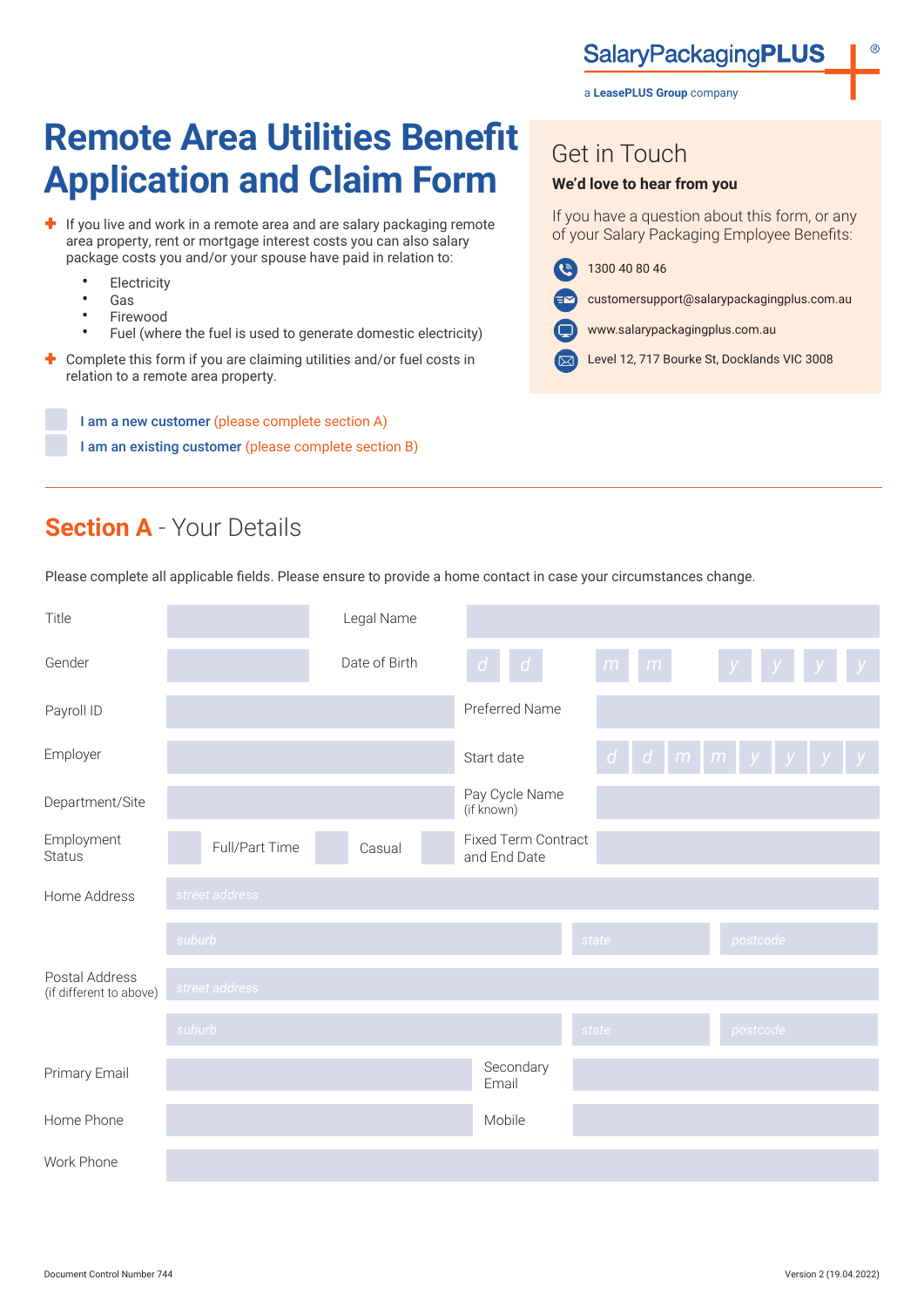**SalaryPackagingPLUS** 

a **LeasePLUS Group** company

Chooklict

## **Section B** - Existing Customers

| Name                |                | <u>UITUUINIUL</u><br>For SalaryPackagingPLUS to set up your new package, |
|---------------------|----------------|--------------------------------------------------------------------------|
| Payroll ID          |                | we need:                                                                 |
| <b>Start Date</b>   | dd m m y y y y | + Completed form<br>Recent payslip (or 5 payslips if you are casual)     |
| Department/<br>Site |                | $\div$ Substantiation                                                    |
| Work Location       |                |                                                                          |

### Remote Area Property: Details

The street address of the remote area property that is the subject of this claim is:

| suburb<br>state / | postcode |
|-------------------|----------|

**Note:** by completing and signing this salary packaging claim form you confirm that the remote area property identified above, has not been used for income generating purposes (e.g. agricultural production or short/long term letting) during the periods covered by the fuel/utility costs in this claim.

#### Claim Instructions

- Make sure you consider and complete all checklist items below as they are required to access the salary packaging tax benefits.
- Make sure you attach all required substantiation to the claim as it may not be accepted otherwise.

## Benefit Checklist

I am separately salary packaging the remote area property purchase, rent and/or mortgage interest benefits;

The remote area utilities/fuel costs included in this claim were incurred by me and/or my spouse in relation to my remote area property; and

I have attached evidence showing the remote area utilities/fuel amounts paid.

### Bank Account Details

Please pay the remote area salary packaging amounts into the following bank account:

| <b>Account Name</b> |                       | <b>Financial Institution</b>        |
|---------------------|-----------------------|-------------------------------------|
|                     |                       |                                     |
| <b>BSB Number</b>   | <b>Account Number</b> | <b>Transaction Reference Number</b> |
|                     |                       |                                     |